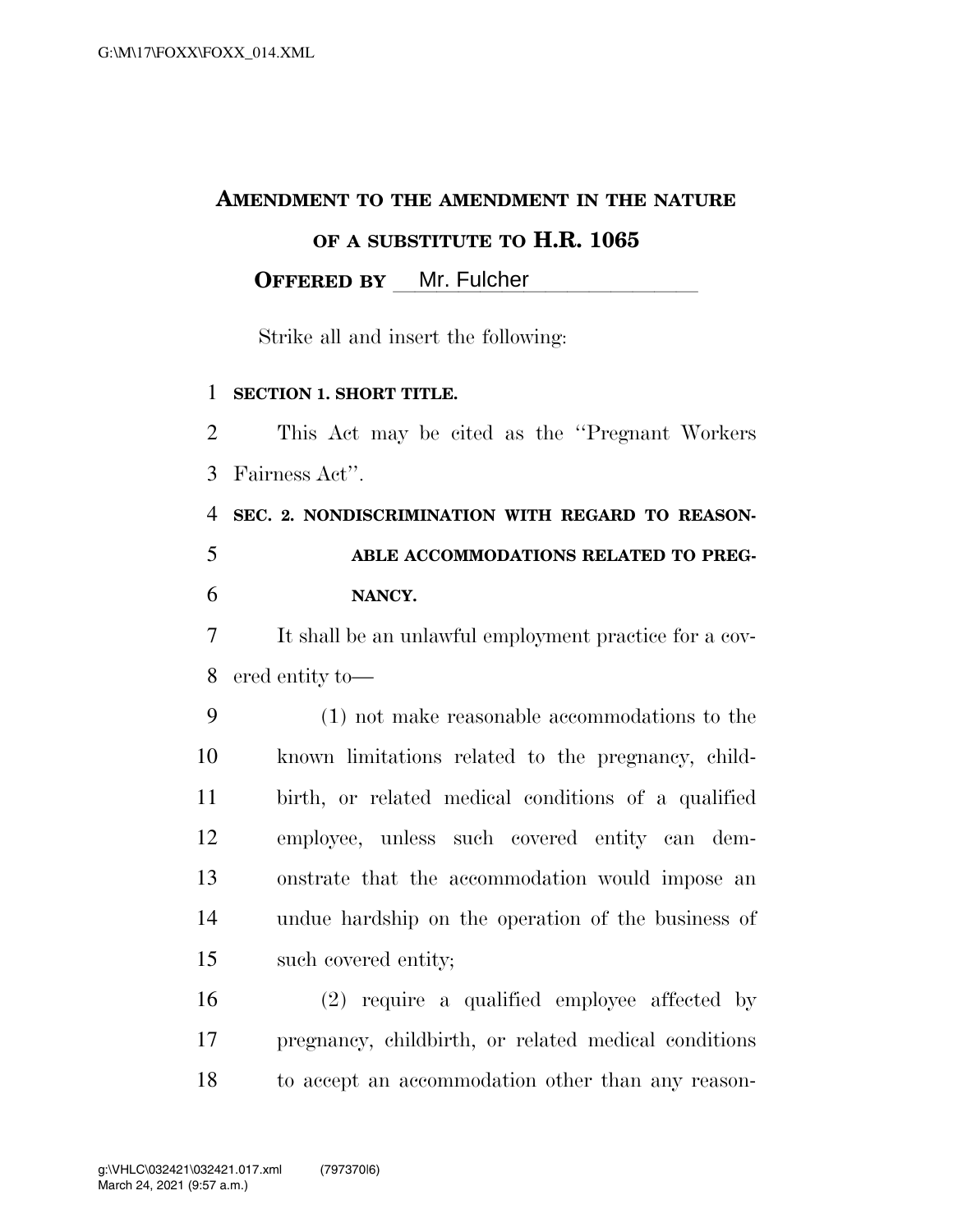$\mathfrak{D}$ 

 able accommodation arrived at through the inter-2 active process referred to in section  $5(7)$ ;

 (3) deny employment opportunities to a quali- fied employee if such denial is based on the need of the covered entity to make reasonable accommoda- tions to the known limitations related to the preg- nancy, childbirth, or related medical conditions of a qualified employee;

 (4) require a qualified employee to take leave, whether paid or unpaid, if another reasonable ac- commodation can be provided to the known limita- tions related to the pregnancy, childbirth, or related medical conditions of a qualified employee; or

 (5) take adverse action in terms, conditions, or privileges of employment against a qualified em- ployee on account of the employee requesting or using a reasonable accommodation to the known lim- itations related to the pregnancy, childbirth, or re-lated medical conditions of the employee.

#### **SEC. 3. REMEDIES AND ENFORCEMENT.**

 (a) EMPLOYEES COVERED BY TITLE VII OF THE CIVIL RIGHTS ACT OF 1964.—

23 (1) IN GENERAL.—The powers, remedies, and procedures provided in sections 705, 706, 707, 709, 710, and 711 of the Civil Rights Act of 1964 (42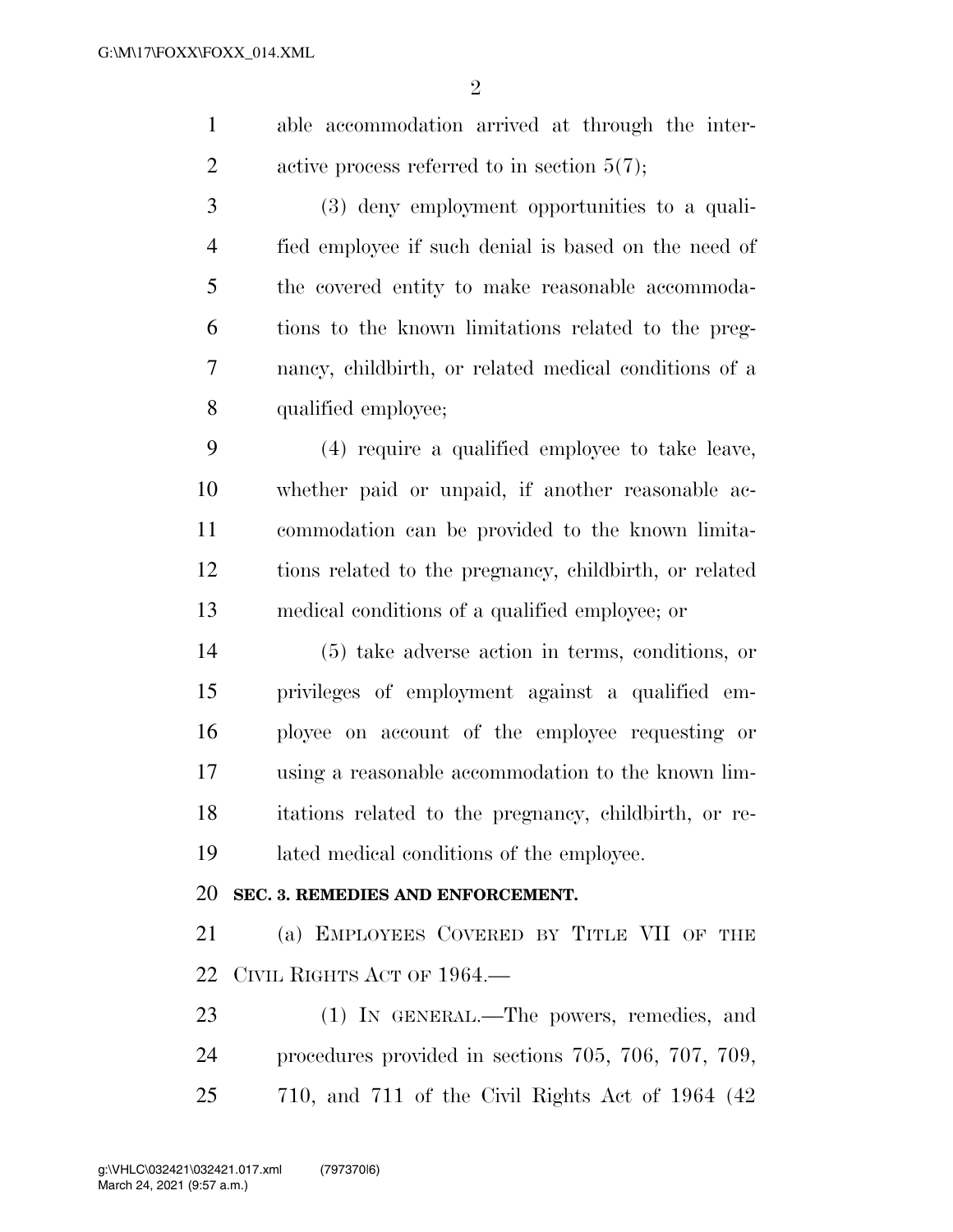U.S.C. 2000e–4 et seq.) to the Commission, the At- torney General, or any person alleging a violation of title VII of such Act (42 U.S.C. 2000e et seq.) shall be the powers, remedies, and procedures this Act provides to the Commission, the Attorney General, or any person, respectively, alleging an unlawful em- ployment practice in violation of this Act against an employee described in section 5(3)(A) except as pro- vided in paragraphs (2) and (3) of this subsection. (2) COSTS AND FEES.—The powers, remedies,

 and procedures provided in subsections (b) and (c) of section 722 of the Revised Statutes (42 U.S.C. 1988) shall be the powers, remedies, and procedures this Act provides to the Commission, the Attorney General, or any person alleging such practice.

 (3) DAMAGES.—The powers, remedies, and pro- cedures provided in section 1977A of the Revised Statutes (42 U.S.C. 1981a), including the limita- tions contained in subsection (b)(3) of such section 1977A, shall be the powers, remedies, and proce- dures this Act provides to the Commission, the At- torney General, or any person alleging such practice (not an employment practice specifically excluded 24 from coverage under section  $1977A(a)(1)$  of the Re-vised Statutes).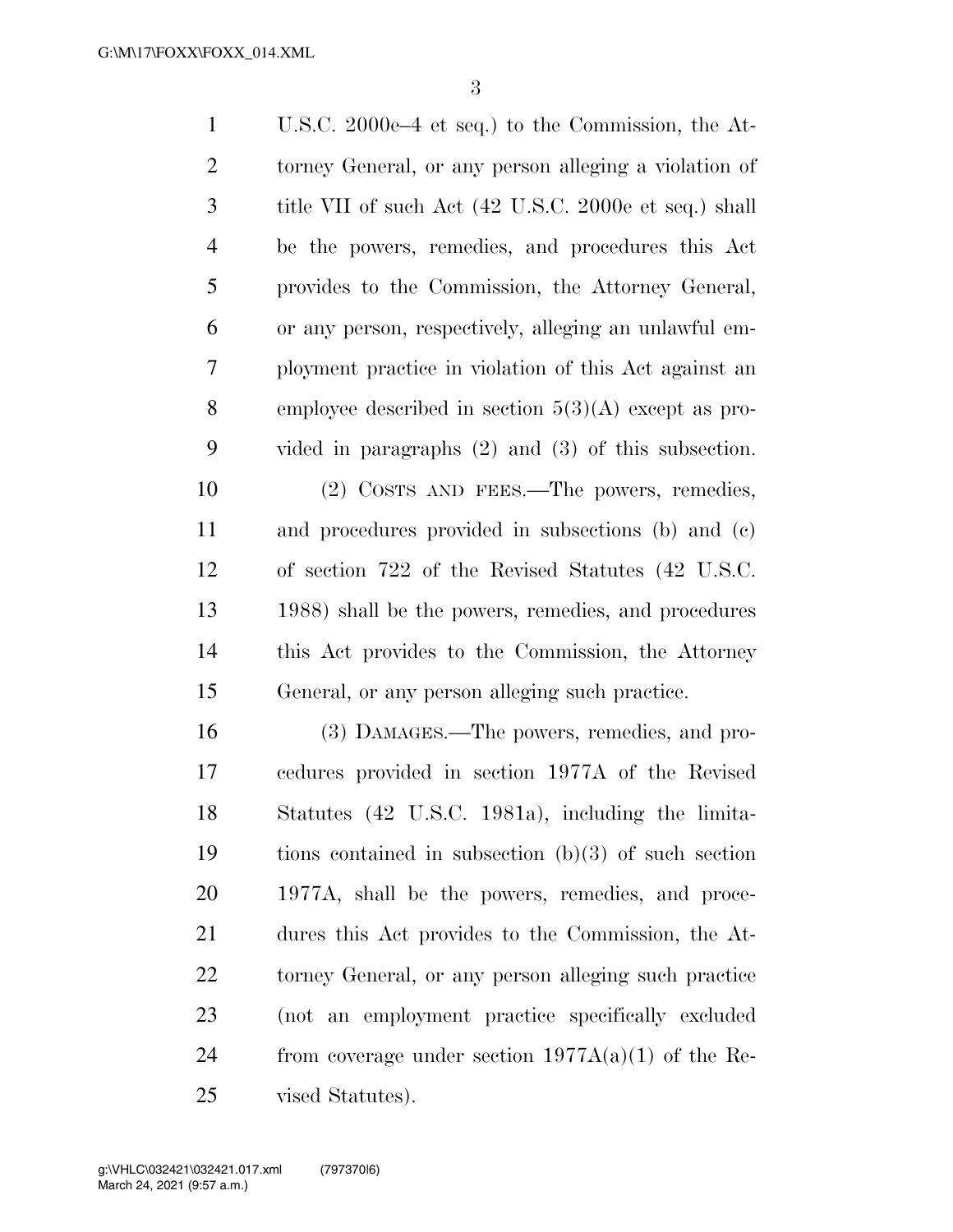(b) EMPLOYEES COVERED BY CONGRESSIONAL AC-COUNTABILITY ACT OF 1995.—

 (1) IN GENERAL.—The powers, remedies, and procedures provided in the Congressional Account- ability Act of 1995 (2 U.S.C. 1301 et seq.) to the Board (as defined in section 101 of such Act (2 U.S.C. 1301)) or any person alleging a violation of 8 section  $201(a)(1)$  of such Act  $(2 \text{ U.S.C. } 1311(a)(1))$  shall be the powers, remedies, and procedures this Act provides to the Board or any person, respec- tively, alleging an unlawful employment practice in violation of this Act against an employee described in section 5(3)(B) except as provided in paragraphs (2) and (3) of this subsection.

 (2) COSTS AND FEES.—The powers, remedies, and procedures provided in subsections (b) and (c) of section 722 of the Revised Statutes (42 U.S.C. 1988) shall be the powers, remedies, and procedures this Act provides to the Board or any person alleg-ing such practice.

 (3) DAMAGES.—The powers, remedies, and pro- cedures provided in section 1977A of the Revised Statutes (42 U.S.C. 1981a), including the limita- tions contained in subsection (b)(3) of such section 1977A, shall be the powers, remedies, and proce-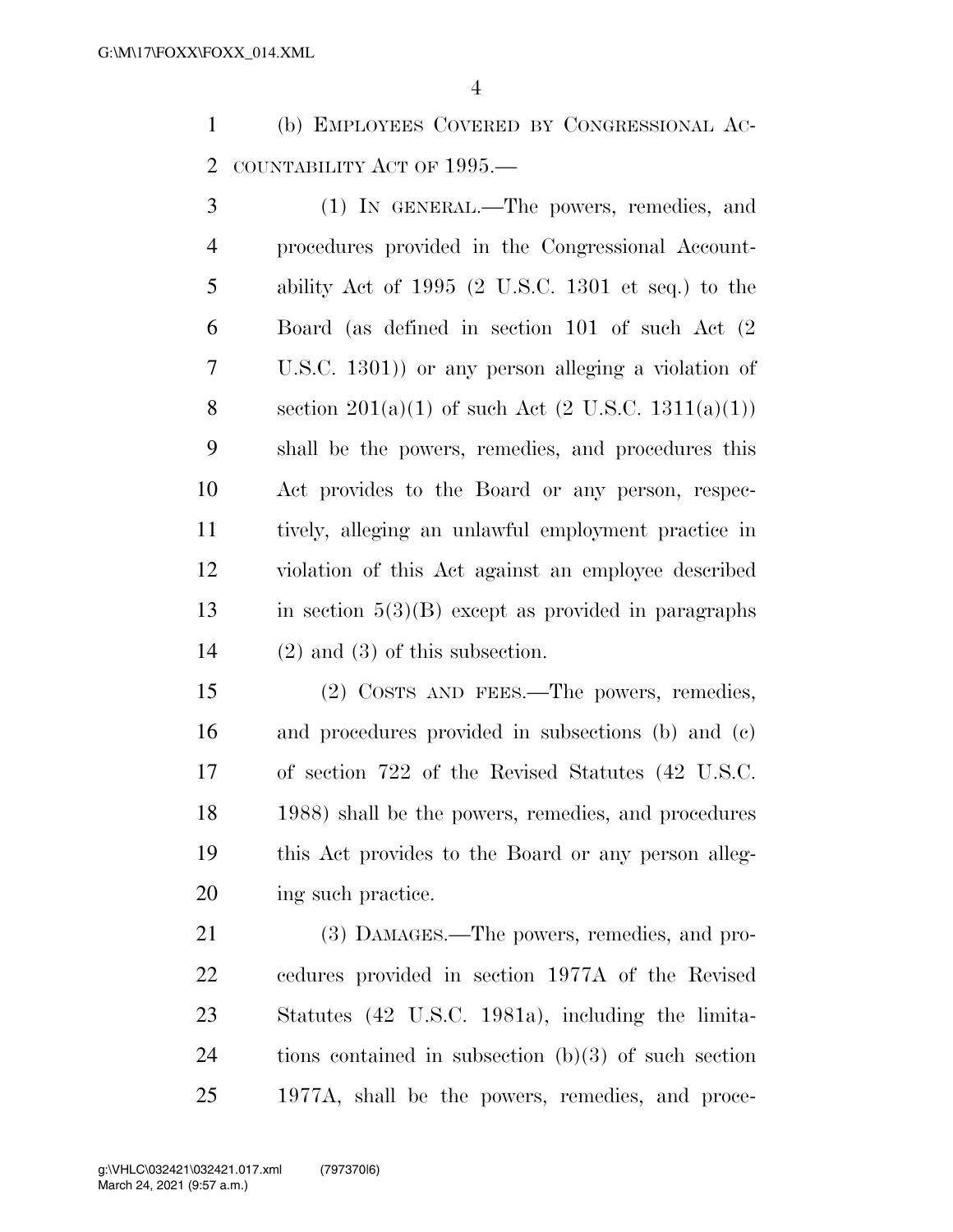dures this Act provides to the Board or any person alleging such practice (not an employment practice specifically excluded from coverage under section 4 1977A(a)(1) of the Revised Statutes).

 (4) OTHER APPLICABLE PROVISIONS.—With re- spect to a claim alleging a practice described in paragraph (1), title III of the Congressional Ac- countability Act of 1995 (2 U.S.C. 1381 et seq.) shall apply in the same manner as such title applies with respect to a claim alleging a violation of section  $201(a)(1)$  of such Act  $(2 \text{ U.S.C. } 1311(a)(1))$ .

 (c) EMPLOYEES COVERED BY CHAPTER 5 OF TITLE 3, UNITED STATES CODE.—

 (1) IN GENERAL.—The powers, remedies, and procedures provided in chapter 5 of title 3, United States Code, to the President, the Commission, the Merit Systems Protection Board, or any person al-18 leging a violation of section  $411(a)(1)$  of such title shall be the powers, remedies, and procedures this Act provides to the President, the Commission, the Board, or any person, respectively, alleging an un- lawful employment practice in violation of this Act 23 against an employee described in section  $5(3)(C)$  ex- cept as provided in paragraphs (2) and (3) of this subsection.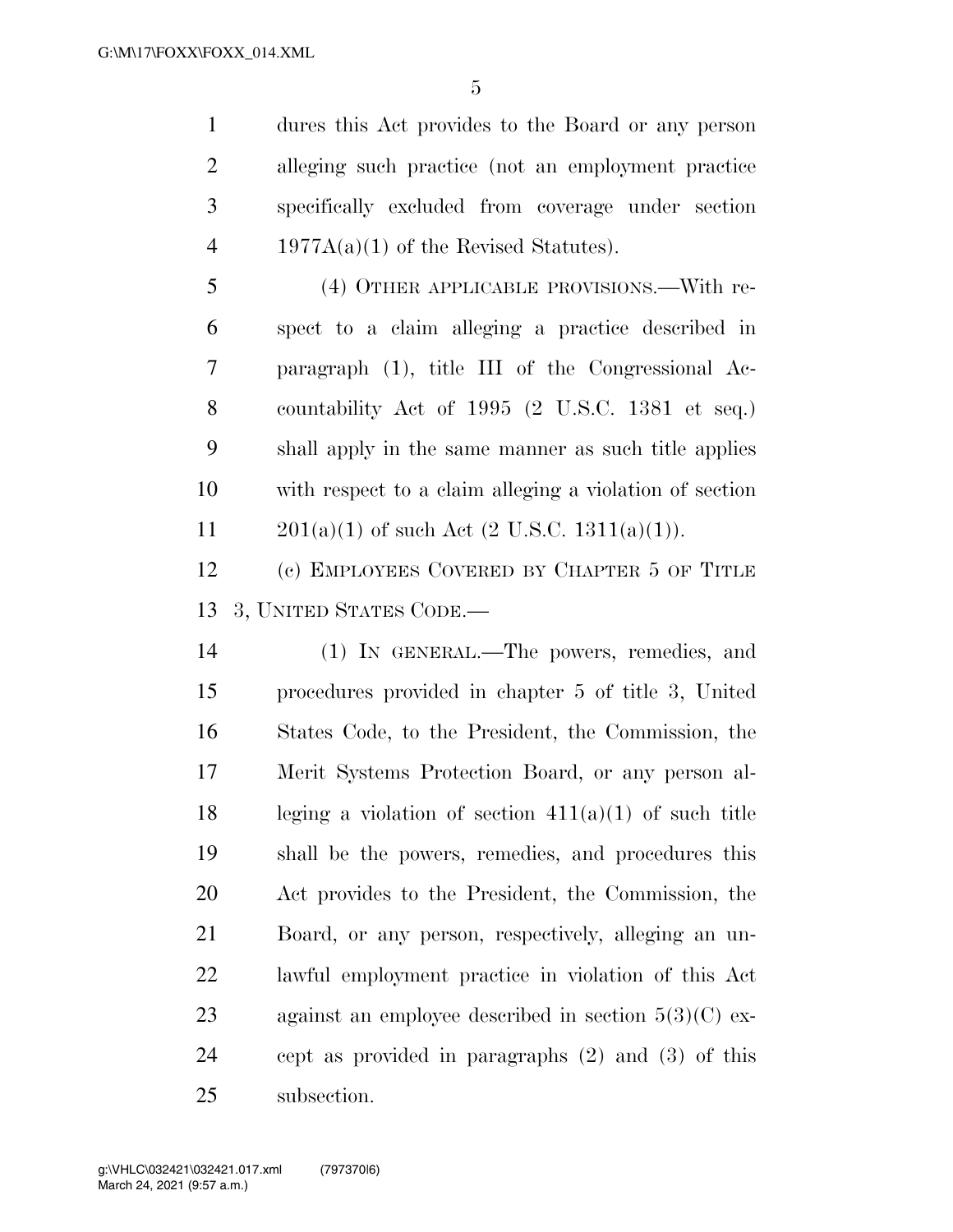| $\mathbf{1}$   | (2) COSTS AND FEES.—The powers, remedies,              |
|----------------|--------------------------------------------------------|
| $\overline{2}$ | and procedures provided in subsections (b) and (c)     |
| 3              | of section 722 of the Revised Statutes (42 U.S.C.      |
| $\overline{4}$ | 1988) shall be the powers, remedies, and procedures    |
| 5              | this Act provides to the President, the Commission,    |
| 6              | the Board, or any person alleging such practice.       |
| 7              | (3) DAMAGES.—The powers, remedies, and pro-            |
| 8              | cedures provided in section 1977A of the Revised       |
| 9              | Statutes (42 U.S.C. 1981a), including the limita-      |
| 10             | tions contained in subsection $(b)(3)$ of such section |
| 11             | 1977A, shall be the powers, remedies, and proce-       |
| 12             | dures this Act provides to the President, the Com-     |
| 13             | mission, the Board, or any person alleging such        |
| 14             | practice (not an employment practice specifically ex-  |
| 15             | cluded from coverage under section $1977A(a)(1)$ of    |
| 16             | the Revised Statutes).                                 |
| 17             | (d) EMPLOYEES COVERED BY GOVERNMENT EM-                |
|                | 18 PLOYEE RIGHTS ACT OF 1991.-                         |
| 19             | (1) IN GENERAL.—The powers, remedies, and              |
| 20             | procedures provided in sections 302 and 304 of the     |
| 21             | Government Employee Rights Act of 1991 (42)            |
| 22             | U.S.C. 2000e–16b; 2000e–16c) to the Commission         |
| 23             | or any person alleging a violation of section          |
| 24             | $302(a)(1)$ of such Act (42 U.S.C. 2000e–16b(a)(1))    |
| 25             | shall be the powers, remedies, and procedures this     |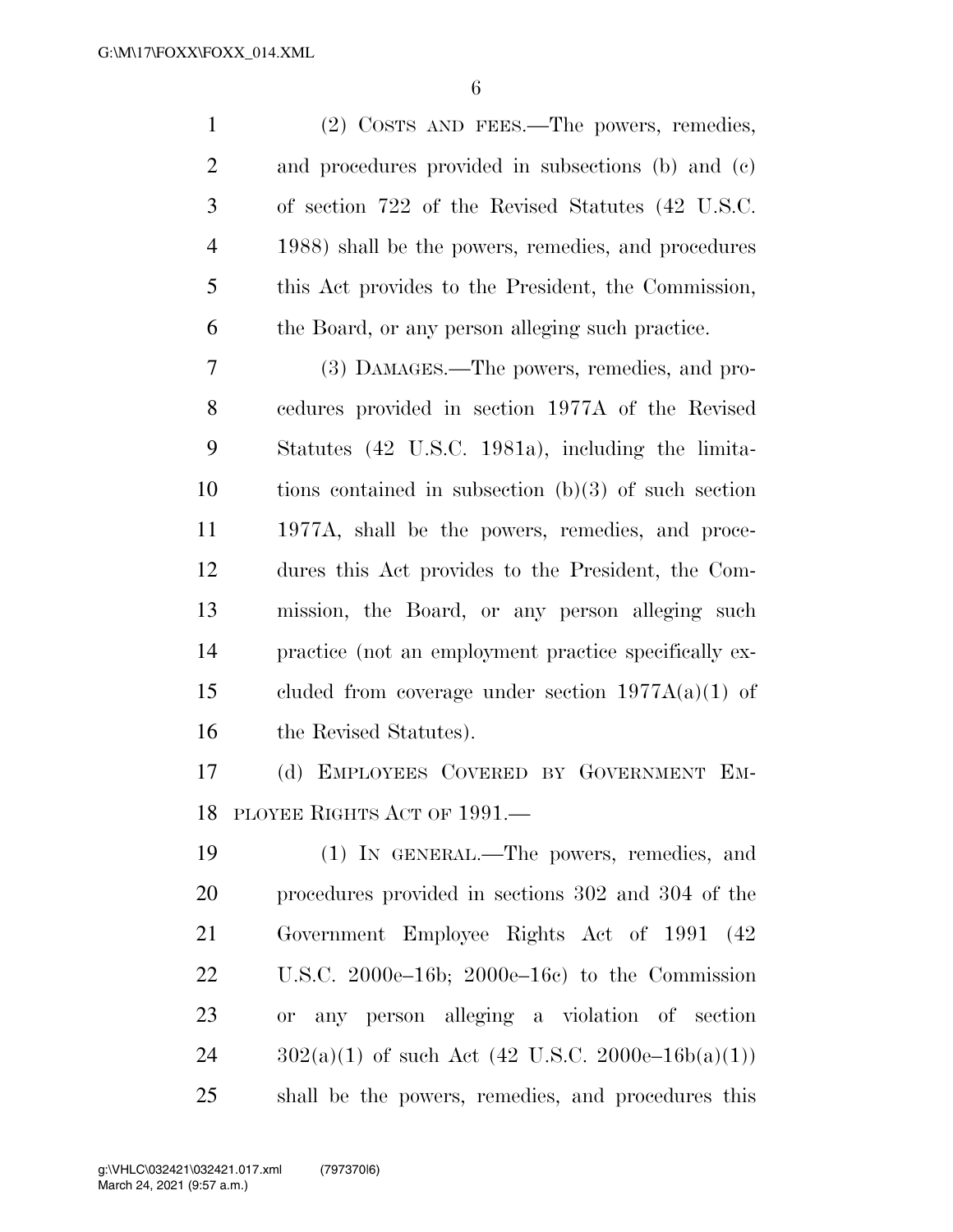Act provides to the Commission or any person, re- spectively, alleging an unlawful employment practice in violation of this Act against an employee de- scribed in section 5(3)(D) except as provided in paragraphs (2) and (3) of this subsection.

 (2) COSTS AND FEES.—The powers, remedies, and procedures provided in subsections (b) and (c) of section 722 of the Revised Statutes (42 U.S.C. 1988) shall be the powers, remedies, and procedures this Act provides to the Commission or any person alleging such practice.

 (3) DAMAGES.—The powers, remedies, and pro- cedures provided in section 1977A of the Revised Statutes (42 U.S.C. 1981a), including the limita- tions contained in subsection (b)(3) of such section 1977A, shall be the powers, remedies, and proce- dures this Act provides to the Commission or any person alleging such practice (not an employment practice specifically excluded from coverage under section 1977A(a)(1) of the Revised Statutes).

 (e) EMPLOYEES COVERED BY SECTION 717 OF THE CIVIL RIGHTS ACT OF 1964.—

23 (1) IN GENERAL.—The powers, remedies, and procedures provided in section 717 of the Civil Rights Act of 1964 (42 U.S.C. 2000e–16) to the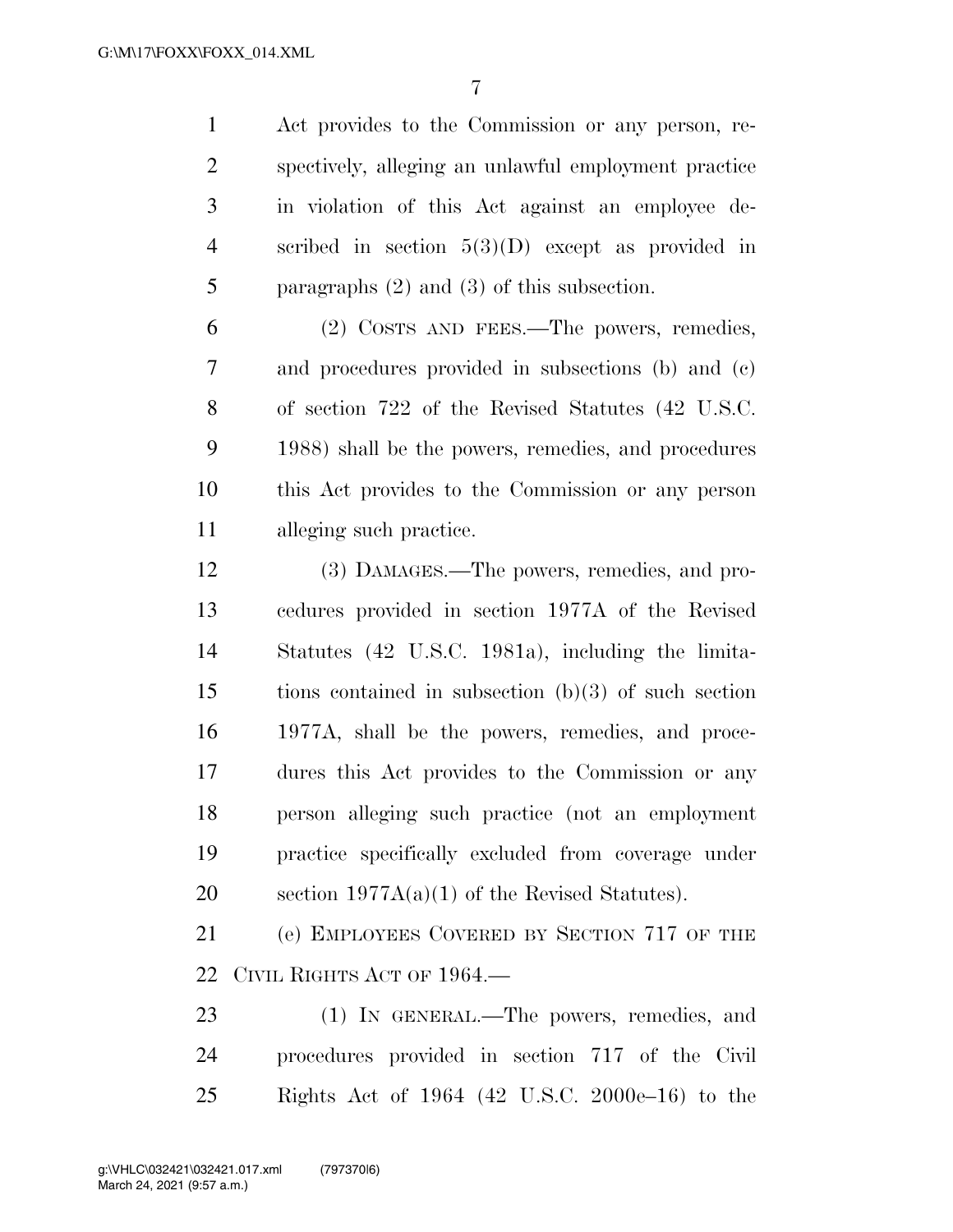Commission, the Attorney General, the Librarian of Congress, or any person alleging a violation of that section shall be the powers, remedies, and proce- dures this Act provides to the Commission, the At- torney General, the Librarian of Congress, or any person, respectively, alleging an unlawful employ- ment practice in violation of this Act against an em-8 ployee described in section  $5(3)(E)$  except as pro- vided in paragraphs (2) and (3) of this subsection. (2) COSTS AND FEES.—The powers, remedies, and procedures provided in subsections (b) and (c) of section 722 of the Revised Statutes (42 U.S.C.

 1988) shall be the powers, remedies, and procedures this Act provides to the Commission, the Attorney General, the Librarian of Congress, or any person alleging such practice.

 (3) DAMAGES.—The powers, remedies, and pro- cedures provided in section 1977A of the Revised Statutes (42 U.S.C. 1981a), including the limita- tions contained in subsection (b)(3) of such section 1977A, shall be the powers, remedies, and proce- dures this Act provides to the Commission, the At- torney General, the Librarian of Congress, or any person alleging such practice (not an employment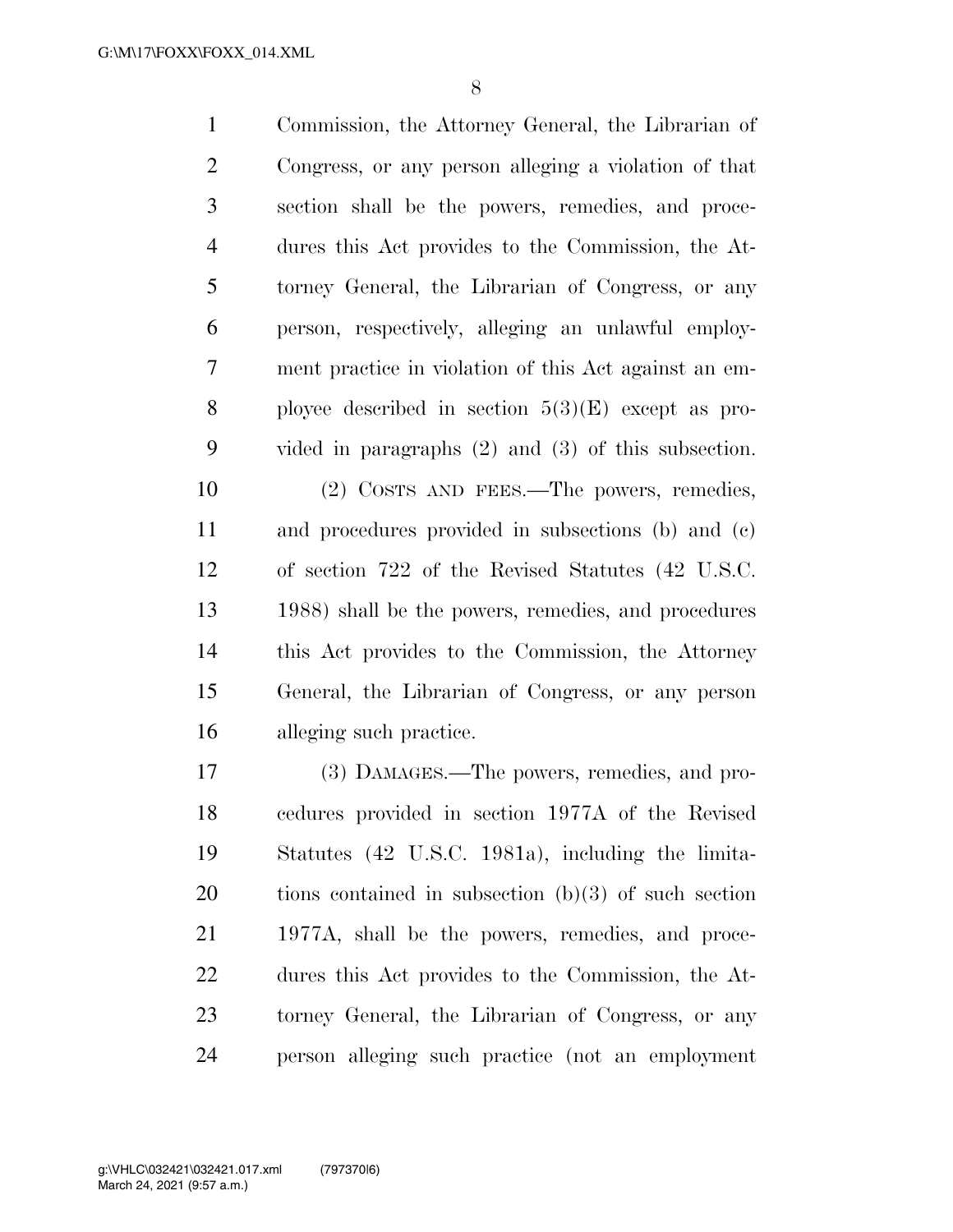$\overline{Q}$ 

| $\mathbf{1}$   | practice specifically excluded from coverage under     |
|----------------|--------------------------------------------------------|
| $\overline{2}$ | section $1977A(a)(1)$ of the Revised Statutes).        |
| 3              | (f) PROHIBITION AGAINST RETALIATION.                   |
| 4              | (1) IN GENERAL.—No person shall discriminate           |
| 5              | against any employee because such employee has op-     |
| 6              | posed any act or practice made unlawful by this Act    |
| 7              | or because such employee made a charge, testified,     |
| 8              | assisted, or participated in any manner in an inves-   |
| 9              | tigation, proceeding, or hearing under this Act.       |
| 10             | (2) PROHIBITION AGAINST COERCION.—It shall             |
| 11             | be unlawful to coerce, intimidate, threaten, or inter- |
|                |                                                        |

 fere with any individual in the exercise or enjoyment of, or on account of such individual having exercised or enjoyed, or on account of such individual having aided or encouraged any other individual in the exer- cise or enjoyment of, any right granted or protected by this Act.

 (3) REMEDY.—The remedies and procedures otherwise provided for under this section shall be available to aggrieved individuals with respect to vio-lations of this subsection.

 (g) LIMITATION.—Notwithstanding subsections 23 (a)(3), (b)(3), (c)(3), (d)(3), and (e)(3), if an unlawful em- ployment practice involves the provision of a reasonable accommodation pursuant to this Act or regulations imple-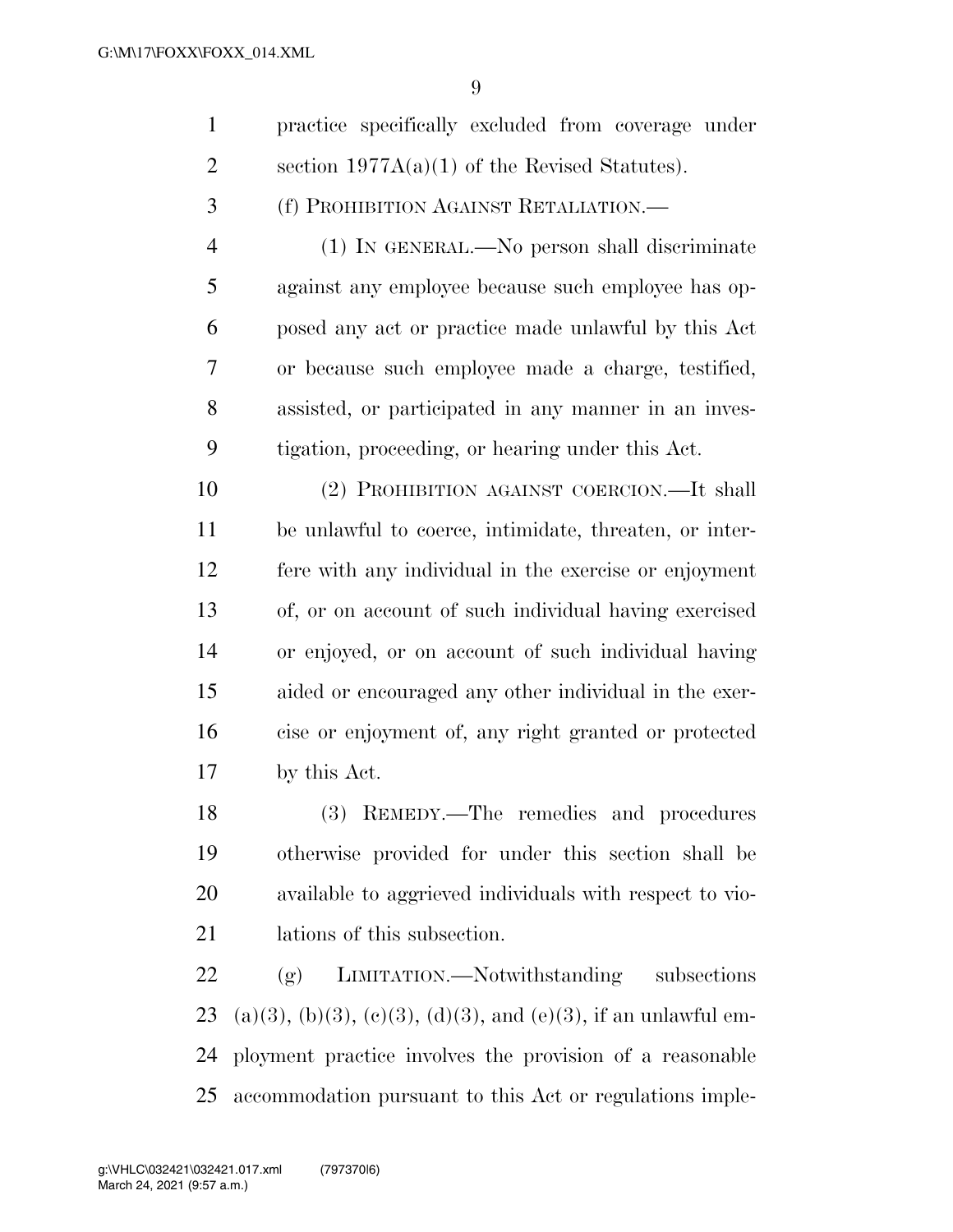menting this Act, damages may not be awarded under sec- tion 1977A of the Revised Statutes (42 U.S.C. 1981a) if the covered entity demonstrates good faith efforts, in con- sultation with the employee with known limitations related to pregnancy, childbirth, or related medical conditions who has informed the covered entity that accommodation is needed, to identify and make a reasonable accommodation that would provide such employee with an equally effective opportunity and would not cause an undue hardship on the operation of the covered entity.

#### **SEC. 4. RULEMAKING.**

 Not later than 2 years after the date of enactment of this Act, the Commission shall issue regulations in an accessible format in accordance with subchapter II of chapter 5 of title 5, United States Code, to carry out this Act. Such regulations shall provide examples of reasonable accommodations addressing known limitations related to pregnancy, childbirth, or related medical conditions.

#### **SEC. 5. DEFINITIONS.**

- As used in this Act—
- 21 (1) the term "Commission" means the Equal Employment Opportunity Commission;
- 23 (2) the term "covered entity"—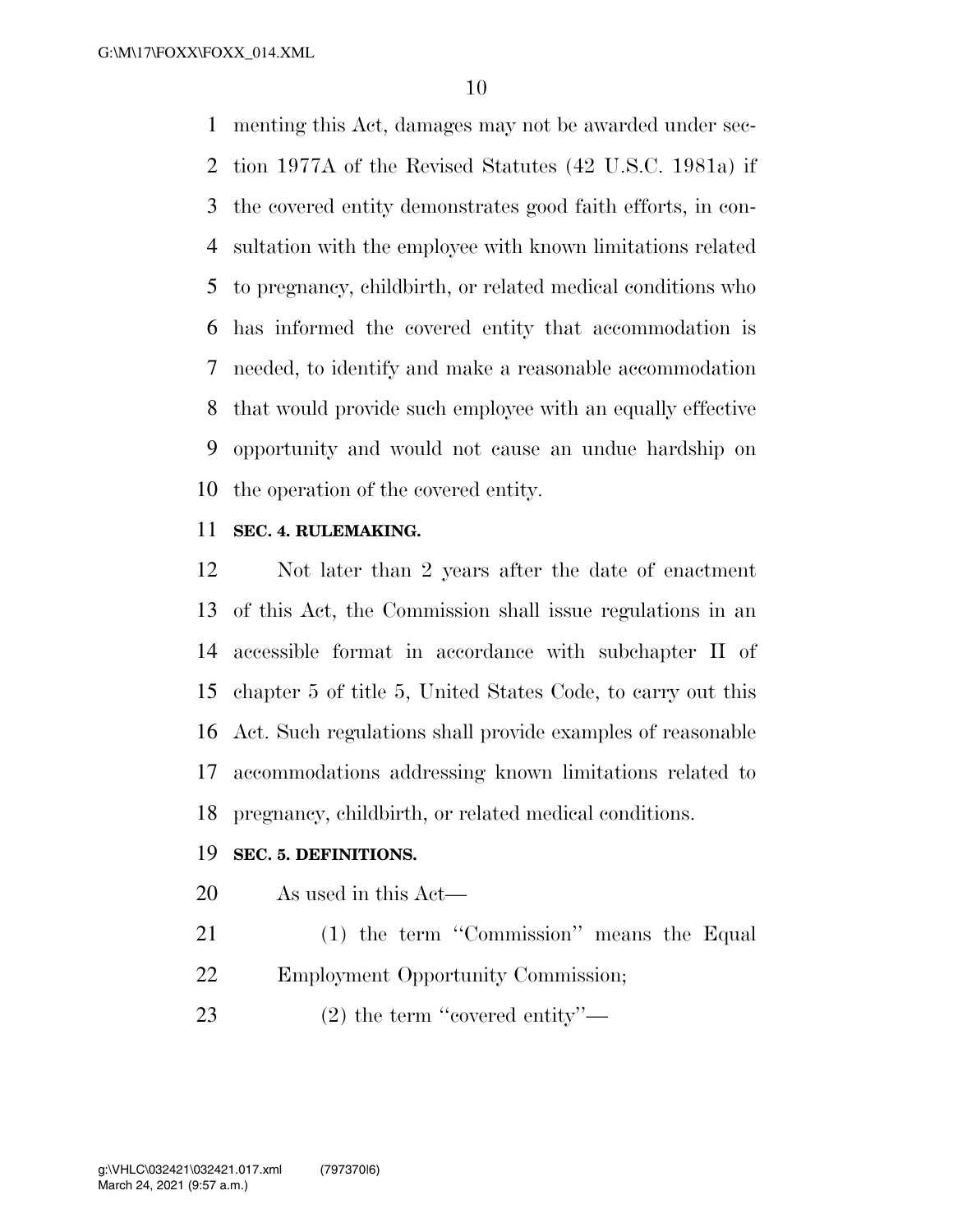| $\mathbf{1}$   | $(A)$ has the meaning given the term "re-         |
|----------------|---------------------------------------------------|
| $\overline{2}$ | spondent" in section $701(n)$ of the Civil Rights |
| 3              | Act of 1964 (42 U.S.C. 2000e(n)); and             |
| $\overline{4}$ | (B) includes—                                     |
| 5              | (i) an employer, which means a per-               |
| 6              | son engaged in industry affecting com-            |
| 7              | merce who has 15 or more employees as             |
| 8              | defined in section $701(b)$ of title VII of the   |
| 9              | Civil Rights Act of 1964 (42 U.S.C.               |
| 10             | $2000e(b)$ , subject to the applicability to      |
| 11             | religious employment as set forth in sec-         |
| 12             | tion $702(a)$ of Title VII of the Civil Rights    |
| 13             | Act of 1964 (42 U.S.C. 2000e-1(a));               |
| 14             | (ii) an employing office, as defined in           |
| 15             | section 101 of the Congressional Account-         |
| 16             | ability Act of $1995$ (2 U.S.C. 1301) and         |
| 17             | section $411(c)$ of title 3, United States        |
| 18             | Code;                                             |
| 19             | (iii) an entity employing a State em-             |
| 20             | ployee described in section $304(a)$ of the       |
| 21             | Government Employee Rights Act of 1991            |
| 22             | $(42 \text{ U.S.C. } 2000e-16c(a))$ ; and         |
| 23             | (iv) an entity to which section $717(a)$          |
| 24             | of the Civil Rights Act of 1964 (42 U.S.C.        |
| 25             | $2000e-16(a)$ applies;                            |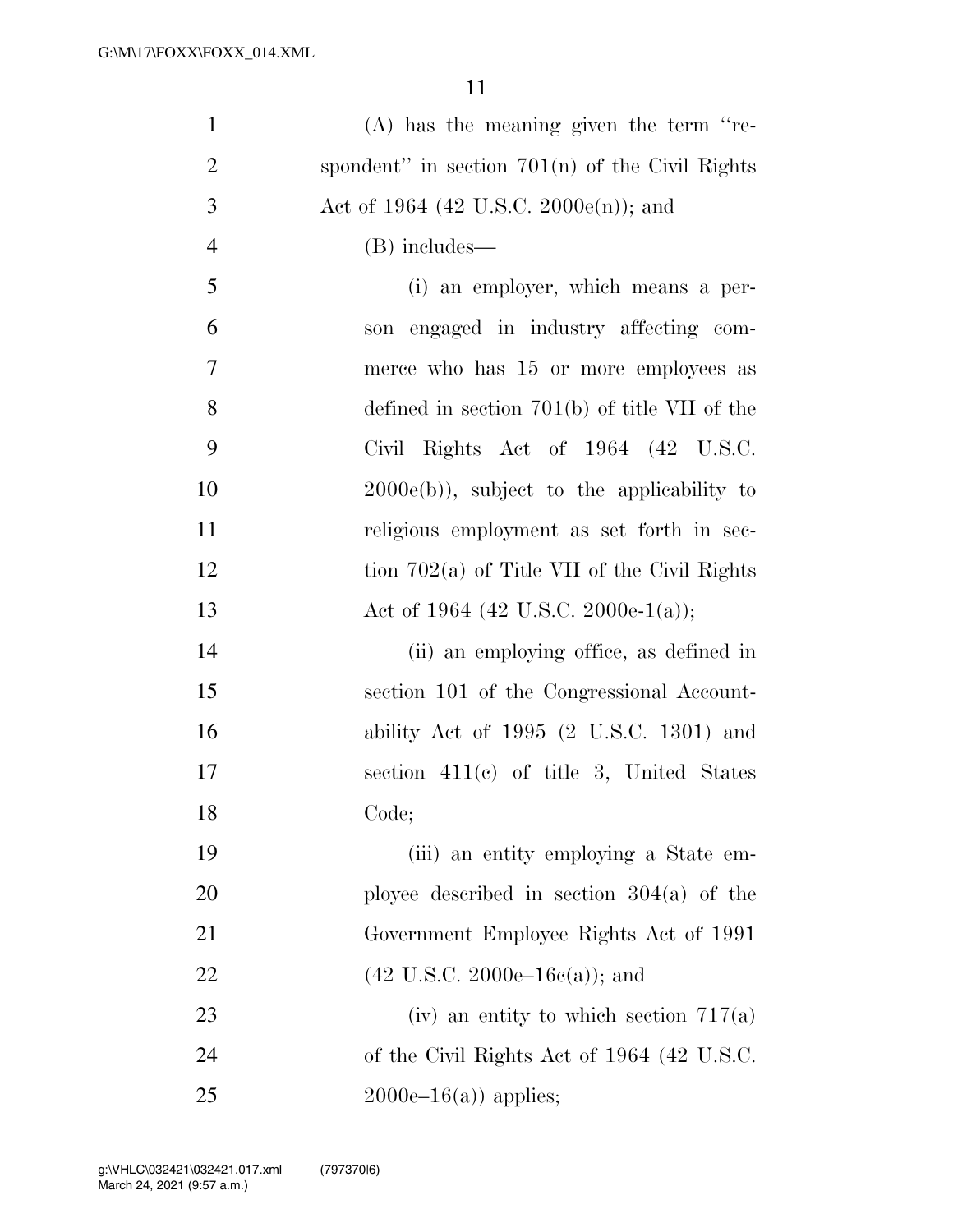| $\mathbf{1}$   | $(3)$ the term "employee" means—                        |
|----------------|---------------------------------------------------------|
| $\overline{2}$ | (A) an employee (including an applicant),               |
| 3              | as defined in section $701(f)$ of the Civil Rights      |
| $\overline{4}$ | Act of 1964 (42 U.S.C. 2000e(f));                       |
| 5              | (B) a covered employee (including an ap-                |
| 6              | plicant), as defined in section 101 of the Con-         |
| 7              | gressional Accountability Act of 1995 (2 U.S.C.         |
| 8              | 1301);                                                  |
| 9              | (C) a covered employee (including an appli-             |
| 10             | cant), as defined in section $411(c)$ of title 3,       |
| 11             | United States Code;                                     |
| 12             | (D) a State employee (including an appli-               |
| 13             | cant) described in section $304(a)$ of the Govern-      |
| 14             | ment Employee Rights Act of 1991 (42 U.S.C.             |
| 15             | $2000e-16c(a)$ ; or                                     |
| 16             | (E) an employee (including an applicant)                |
| 17             | to which section $717(a)$ of the Civil Rights Act       |
| 18             | of 1964 (42 U.S.C. 2000e–16(a)) applies;                |
| 19             | $(4)$ the term "person" has the meaning given           |
| 20             | such term in section $701(a)$ of the Civil Rights Act   |
| 21             | of 1964 (42 U.S.C. 2000 $e$ (a));                       |
| 22             | (5) the term "known limitation" means physical          |
| 23             | or mental condition related to, affected by, or arising |
| 24             | out of pregnancy, childbirth, or related medical con-   |
| 25             | ditions that the employee or employee's representa-     |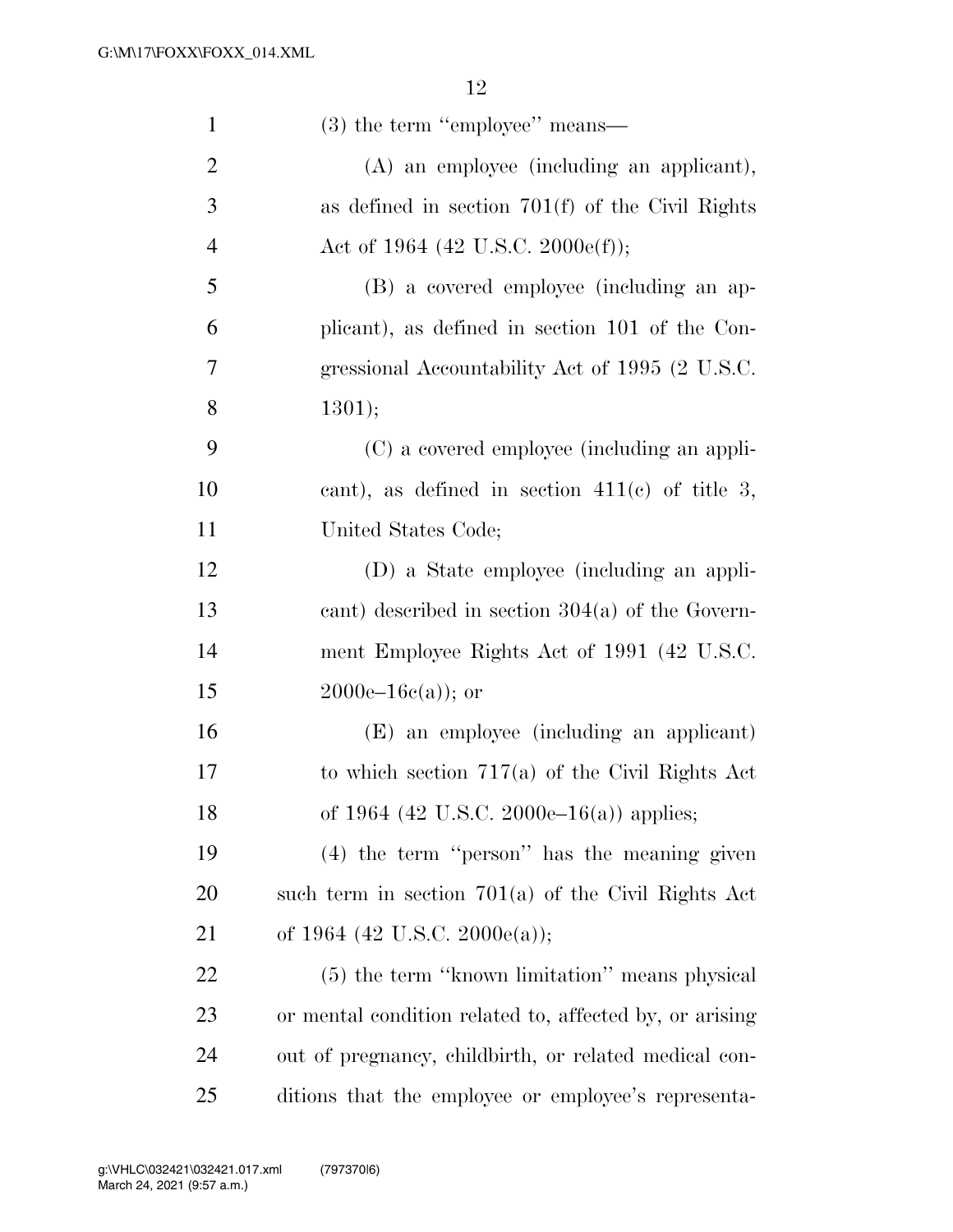| $\mathbf{1}$   | tive has communicated to the employer whether or      |
|----------------|-------------------------------------------------------|
| $\overline{2}$ | not such condition meets the definition of disability |
| 3              | specified in section 3 of the Americans with Disabil- |
| 4              | ities Act of 1990 (42 U.S.C. 12102);                  |
| 5              | $(6)$ the term "qualified employee" means an          |
| 6              | employee or applicant who, with or without reason-    |
| 7              | able accommodation, can perform the essential func-   |
| 8              | tions of the employment position, except that an em-  |
| 9              | ployee or applicant shall be considered qualified if— |
| 10             | (A) any inability to perform an essential             |
| 11             | function is for a temporary period;                   |
| 12             | (B) the essential function could be per-              |
| 13             | formed in the near future; and                        |
| 14             | (C) the inability to perform the essential            |
| 15             | function can be reasonably accommodated; and          |
| 16             | (7) the terms "reasonable accommodation" and          |
| 17             | "undue hardship" have the meanings given such         |
| 18             | terms in section 101 of the Americans with Disabil-   |
| 19             | ities Act of 1990 (42 U.S.C. 12111) and shall be      |
| 20             | construed as such terms are construed under such      |
| 21             | Act and as set forth in the regulations required by   |
| 22             | this Act, including with regard to the interactive    |
| 23             | process that will typically be used to determine an   |
| 24             | appropriate reasonable accommodation.                 |